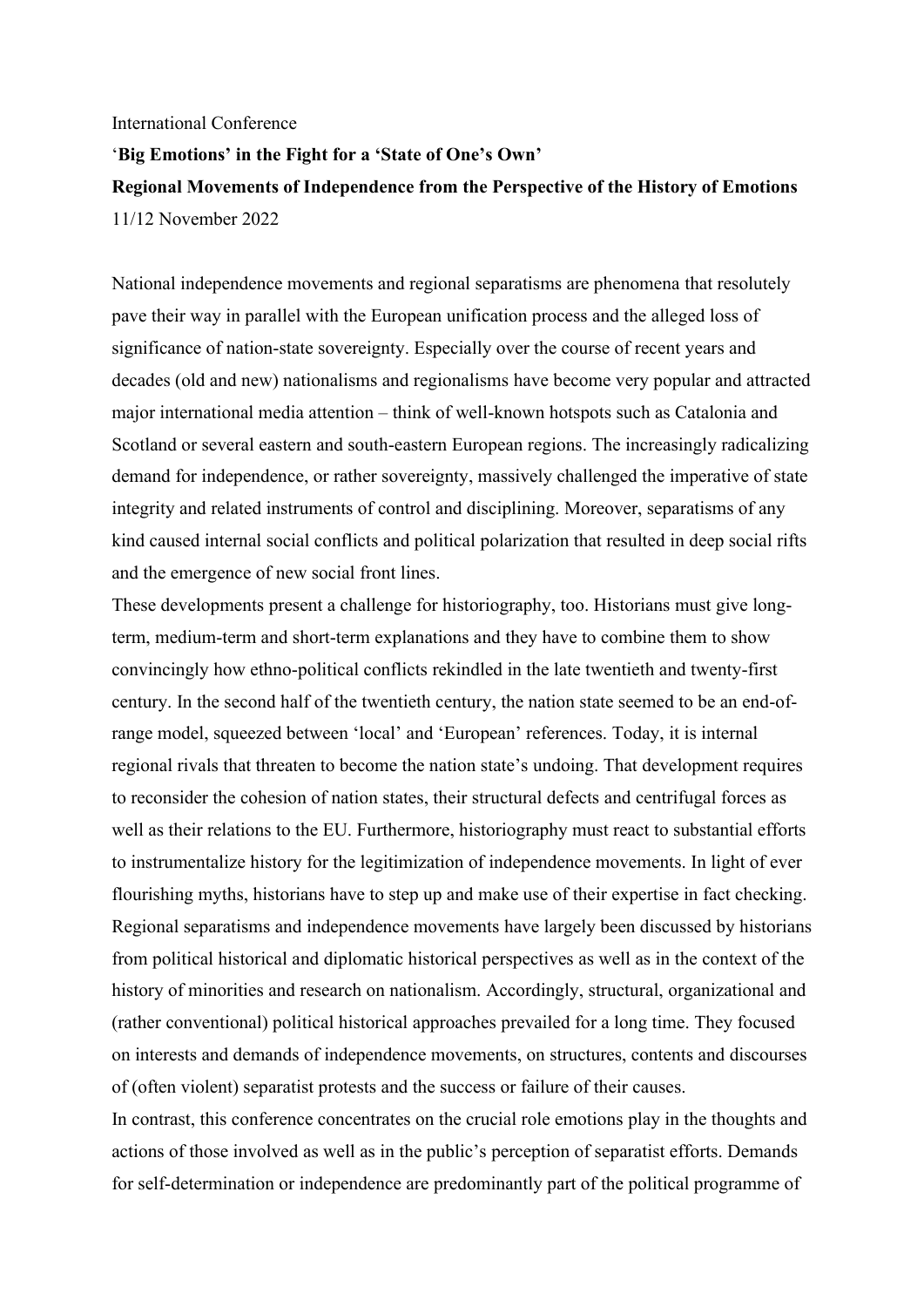individual national and regional minorities or of imagined communities, which as 'nations without state' strive for independence. Hence, the conference deals with the complex interplay of emotions and interests, of mediatized messages and political (protest)activisms in the context of autonomist and separatist, or rather secessionist ambitions. We welcome contributions which address one of the following three main topics: 1 The nature of the actors, or rather groups of actors, that represent or are sympathizers of separatism as a (political or social) movement. What role do emotions play for an independence movement as protest movement – for instance for the mobilization of supporters or the internal communitarization in order to create an 'emotional community' (Barbara Rosenwein)? Which short-term, medium-term and long-term factors bolster dispositions in favour of separatism? Which practices and situational events result in groups and individuals being emotionally charged? In what way does this emotionalization cause the radicalization of separatist initiatives and projects?

2 Contents, techniques and media of emotionalization in the context of an emotion-centred analysis of separatist endeavours and their conceptual worlds. Which institutionalized (e.g. language policies), discursive (e.g. history of politics and memory, interpretations from the perspective of the culture of remembrance), performative (e.g. marches and demonstrations) and visual-medial (e.g. press and PR campaigns) means are used to create certain moods, provoke, form and stabilize emotional communities? How can we assess the significance of emotional components for escalations – also as 'moments of separatism'? It is striking that the 'emotional energy' of regional independence movements is particularly amplified through visual protest communication. Therefore, rituals, symbols, emblems, pictures as well as (visual) historical references and projections of the past play a crucial role in the process of emotionalization.

3 Regional autonomy projects and separatisms seen through the lens of comparative history, entangled history ('Histoire Croisée') and the history of transfers. What is the relationship between regional independence movements? Which similarities and differences can be identified in terms of entanglements and reciprocal transfers, particularly in regard to practised strategies of emotionalization? What is the (often critical) relationship between autonomy and independence movements and high-ranking state institutions or supranational representatives such as the EU?

The conference will take place at the Faculty of Educational Sciences of the Free University Bolzano/Bozen at the campus Brixen/Bressanone (South Tyrol, Italy) on 11 and 12